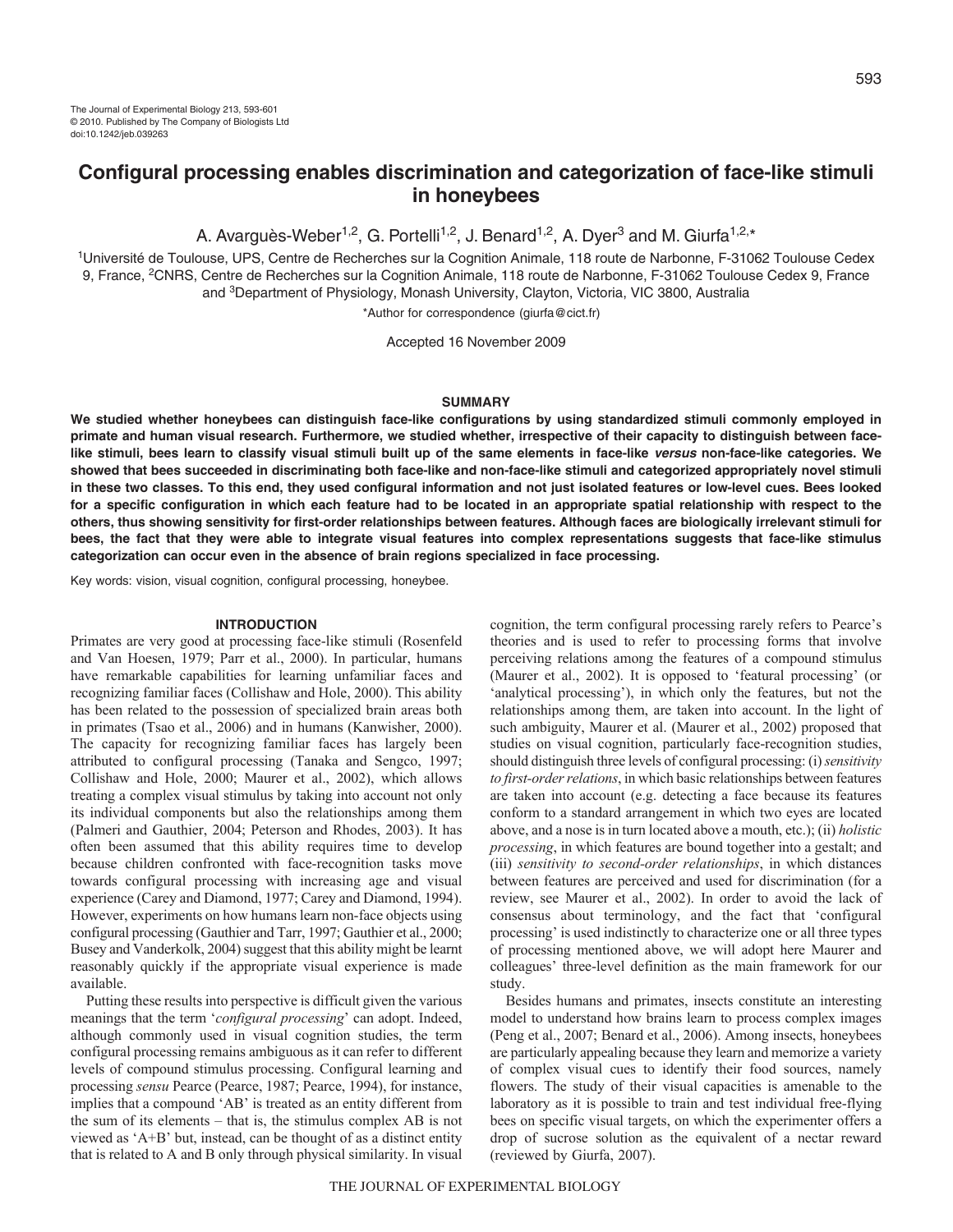Using this protocol, it has recently been shown that bees are capable of previously unsuspected higher-order forms of visual learning that have been mainly studied in vertebrates with larger brains. Indeed, bees categorize both artificial patterns (for a review, see Benard et al., 2006) and pictures of natural scenes (Zhang et al., 2004). They also learn abstract relationships (e.g. sameness) between visual objects in their environment (Giurfa et al., 2001) and exhibit top-down modulation of their visual perception (Zhang and Srinivasan, 1994). Many of these experiments have shown that the way in which individual bees are conditioned is crucial to uncover fine discrimination performances (Zhang and Srinivasan, 1994; Giurfa et al., 1999; Stach and Giurfa, 2005). Bees trained in differential conditioning protocols, which imply learning to differentiate rewarded from non-rewarded targets, exhibit sophisticated discrimination abilities, some of which were unsuspected in an invertebrate (Giurfa, 2007).

The possibility that small brains can learn to recognize humanface-like stimuli has considerable impact on several domains, from fundamental ones related to the neural architecture required to achieve this task, to applications based on how computer vision could benefit from using similar and potentially highly efficient mechanisms (Rind, 2004). Although the visual machinery of bees has definitely not evolved to detect and recognize human faces, but rather flowers (Chittka and Menzel, 1992) and other biologically relevant objects, it might have the necessary capacities to extract and combine human face features in unique configurations defining different persons. This ability might simply reflect the use by the bees of similar strategies to recognize and discriminate food sources such as flowers in their natural complex environment. In other words, testing whether bees learn to recognize and classify face-like stimuli should be contemplated as a test of configural processing in the visual domain, allowing an understanding of which of the three levels of processing (see above) is used to process a complex visual stimulus through a relatively simple visual machinery. We do not intend to raise the inappropriate question of whether human faces are biologically important for bees, which is certainly not the case. Nevertheless, if classification and processing of face-like stimuli are achieved by a brain lacking specific areas devoted to the recognition of human faces such as those existing in humans and primates (Tsao et al., 2006; Kanwisher, 2000), one might conclude that basic mechanisms already available in more 'primitive' nervous systems allow the attainment of comparable goals in the absence of such brain specializations.

A recent study trained free-flying honeybees to discriminate pictures of human faces used in standard psychophysics tests (Dyer et al., 2005) and found that bees could indeed distinguish the pictures presented. This report was questioned (Pascalis, 2006) (but see Dyer, 2006) as it could not control for the actual cues extracted from the pictures and used by the bees for recognition. Indeed, instead of responding to specific face configurations, bees could have used low-level cues to perform their choices. However, there is evidence that wasps recognize conspecific faces (Tibbetts, 2002), and honeybees learn multiple representations of human face stimuli and interpolate this visual information to recognize novel face viewpoints (Dyer and Vuong, 2008), leading to the question of what mechanisms might allow minibrains to perform apparently complex spatial recognition tasks such as face recognition.

Here, we have asked whether honeybees can learn to classify visual stimuli that are constituted by the same visual features in face-like *versus* non-face-like categories. We used standardized stimuli commonly employed in primate and human visual research, and we analyzed the processing mechanisms, *sensu* Maurer et al. (Maurer et al., 2002), used by the bees to solve the visual discriminations proposed in our experiments.

# **MATERIALS AND METHODS Experimental set-up and procedure** Y-maze

In Experiments 1 to 3, free-flying honeybees, *Apis mellifera* Linnaeus, were individually trained to collect sucrose solution on visual targets presented on the back walls of a Y-maze (Giurfa et al., 1996). Only one honeybee marked individually with a color spot on the thorax was present at a time.

The maze was covered by an ultraviolet-transparent Plexiglas ceiling to ensure the presence of natural daylight. The entrance of the maze led to a decision chamber, where the honeybee could choose between the two arms of the maze. Each arm was 40×20×20 cm (length×height×width). Visual targets (20×20 cm) were black-and-white parameterized line drawings presented vertically on the back walls of both arms and were placed at a distance of 15cm from the decision chamber. They subtended thus a visual angle maximum of 67deg. to the center of the decision chamber. One of the two stimuli was rewarded with 50% (weight/weight) sucrose solution, whereas the other was nonrewarded. Sucrose solution was delivered by means of a transparent micropipette 6mm in diameter located in the center of the stimulus. The micropipette was undetectable to the bees from the decision chamber and did not provide a sucrose-predicting cue as the nonrewarded stimulus presented a similar but empty micropipette in its center.

During training, the side of the rewarded stimulus (left or right) was interchanged following a pseudorandom sequence in order to avoid positional (side) learning. If the bee chose the rewarded stimulus, it could drink sucrose solution *ad libitum*. When it chose the non-rewarded stimulus, it was gently tossed away from the maze such that it had to re-enter it to get the sucrose solution. In such cases, only the first incorrect choice was recorded. After training, transfer tests with different non-rewarded stimuli were performed. Such stimuli were novel to the bees as they were never used during the training. Contacts with the surface of the patterns were counted for 1min. The choice proportion for each of the two stimuli was calculated. Each test was done twice, interchanging the sides of the patterns to control for side preferences. Refreshing trials, in which the training patterns were represented and the animal got reward on the appropriate ones, were intermingled among the tests to ensure motivation for the subsequent test.

#### Rotating screen

In Experiment 4, free-flying bees were trained and tested with visual targets presented on a rotating grey screen, which was 50cm in diameter (Dyer et al., 2005). The screen was located outdoors and was therefore illuminated by natural daylight. Four visual targets were presented at different, interchangeable positions on the screen. Visual targets were  $6 \times 8$  cm achromatic photographs presented vertically. At the base of each target, a small platform allowed the bee to land. Two correct landing positions were rewarded with a drop of sucrose solution 30% (weight/weight) placed on the platform, whereas the two alternative positions presented a drop of 0.012% quinine solution. Thus, the presence of a liquid drop could not be used by the bees to discriminate correct from incorrect targets. A choice was recorded whenever the bee touched a landing platform. When the bee landed on a correct target, it could drink the sucrose solution (for details, see Dyer et al., 2005). When, by contrast, it landed on the incorrect target, it experienced the quinine solution.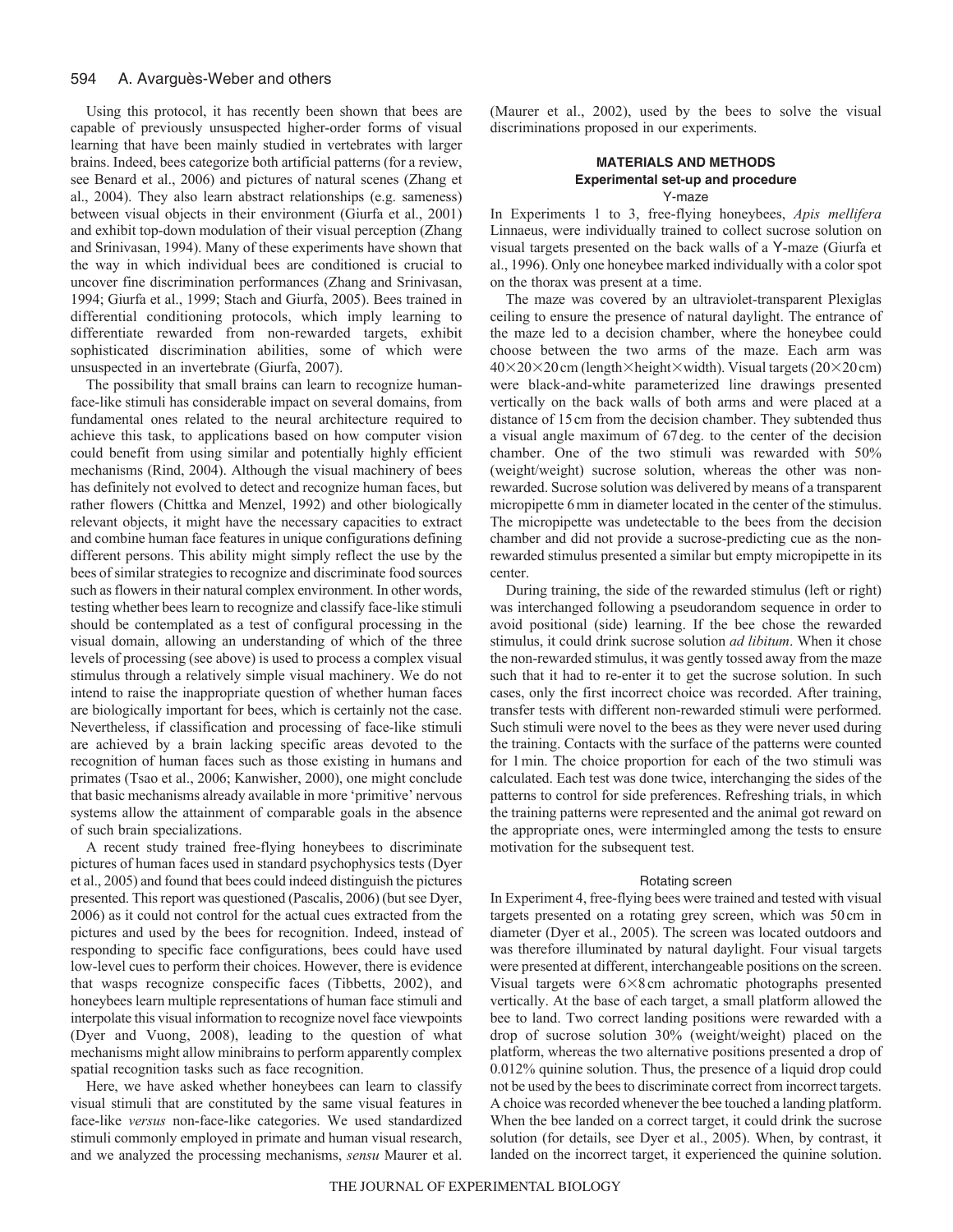Refreshing trials, in which the training patterns were presented again and the animal was rewarded on the appropriate ones, were intermingled between the tests to ensure motivation for the subsequent test.

#### **Experiment 1**

In a first experiment, we trained bees with face-like stimuli ('F1' to 'F6') and/or non-face-like stimuli ('NF1' to 'NF6') (Fig.1) presented in a Y-maze. Face-like stimuli consisted of parameterized line drawings presenting the main features constitutive of a face (eyes, nose and mouth). Such features could be varied systematically in order to create different face-like alternatives. Non-face-like stimuli NF1 to NF6 presented the same features in a scrambled way so that they exhibited no common configuration. Stimuli were printed on white paper with a high-resolution laser printer. Similar stimuli are commonly used in primate and human visual research (e.g. Sigala and Logothetis, 2002) as they allow independent variation of dimensions such as mouth or nose length and interocular distance. Each element (bar or disc) subtended a minimum visual angle of 8deg., whereas the global stimuli subtended a visual angle of between 25deg. and 48deg., depending on the stimulus. The stimuli were therefore perfectly resolvable to the eyes of the bees. We first verified that bees were able to distinguish stimuli belonging to the same category, face or non-face (i.e*. within-class discrimination*) after 48-trial training (e.g. F4 *vs* F6 in the face-like class, and NF3 *vs* NF5 in the non-face class). Each discrimination experiment was balanced as it involved two groups of bees: in one of them, one stimulus was rewarded and the other stimulus was non-rewarded, whereas, in the other group, the stimulus contingencies were reversed. After training, tests with non-rewarded stimuli were performed.

We then studied whether bees learn to classify face-like *versus* non-face-like stimuli (i.e. *between-class discrimination*). We trained bees with five pairs of F *versus* NF stimuli (Fig.1), which were presented in a random succession during 48 trials. Experiments were balanced as half of the bees were rewarded with sucrose on the F stimuli, whereas the other half was rewarded on the NF stimuli. The continuous alteration of the stimuli precluded that bees memorized a single stimulus pair. We determined whether bees extract the common configuration underlying the rewarded patterns (e.g. F or NF) and transfer appropriately their choice to a test pair of F *versus* NF stimuli that were never used during the training (sixth pair) and that did not present a sucrose reward. Performance in such transfer tests should thus reveal whether bees possess the capacity to build generic face *versus* non-face categories.

Four kinds of transfer tests were performed: (i) in a *first transfer test*, bees were confronted with a novel pair of F *versus* NF stimuli; bees trained to faces should transfer their choice to the novel F stimulus, whereas bees trained to non-faces should choose the novel NF stimulus; (ii) in a *second transfer test*, bees were confronted with an ambiguous situation as they had to choose between a novel F stimulus and a novel NF stimulus in which scrambled features presented the spatial configuration of a face; this test should reveal whether bees focus on the configuration irrespective of its content or whether they expect specific features at the appropriate position; (iii) in a *third transfer test*, bees had to choose between a novel face-like stimulus and the same image rotated by 180deg. (i.e. upside-down); bees trained to faces should choose the novel face configuration, whereas bees trained to non-faces should choose the inverted face as an example of a non-face stimulus; this test allows ruling out bilateral symmetry as the cue predicting pattern reward, given that both test stimuli are perfectly symmetric; (iv) finally, in a *fourth transfer test*, bees were presented with the inverted face *versus* a novel, scrambled non-face-like stimulus. If bees classify novel stimuli in the face *versus* the non-face categories, random choice should be expected both in bees trained with F (no test stimuli would have a face configuration) and in bees trained with NF stimuli (both test stimuli would belong to the non-face category).

To control for potential effects of the set-up used, the same experiments were conducted using the rotating screen.

#### **Experiment 2**

In a further experiment performed in the Y-maze, we tested whether bees used the face configuration or low-level features to classify stimuli in the appropriate category. Features such as the centre of gravity of the figures [COG (Ernst and Heisenberg, 1999)], the main visual angle subtended by a visual pattern to the decision point of a bee in the maze [(Horridge et al., 1992) in our case, the decision point was the centre of the triangular imaginary space between both arms of the maze] and the position of the eyes (two dots at the top) can be used as predictive cues allowing category discrimination without the necessity of configuration learning (*COG*: F stimuli: 8.9±0.7cm, NF stimuli: 10.2±0.5cm; Mann–Whitney test: *Z*<sub>5</sub>=1.92, *P*=0.055; *visual angle:* F stimuli: 32.4±2.6 deg.; NF stimuli: 43.6±1.6 deg.; *Z*<sub>5</sub>=2.56, *P*<0.01).

To control for this possibility, we trained bees to categorize face *versus* non-face stimuli, following the procedure of the previous experiment. Given that the previous experiment did not show differences in performance between bees trained to choose faces and those trained to choose non-faces, we analyzed the performance of bees trained to face-like stimuli only. After training, we performed

L L ٠ F1 F2 F3 F4 F5 F6 ı  $\ddot{\bullet}$ I ı NF1 NF2 NF3 NF4 NF5 NF6 Fig. 1. The six face-like (F1–F6) and six non-face-like (NF1–NF6) stimuli used in experiments 1 and 2. Both stimulus classes were made of the same elements arranged differently.

THE JOURNAL OF EXPERIMENTAL BIOLOGY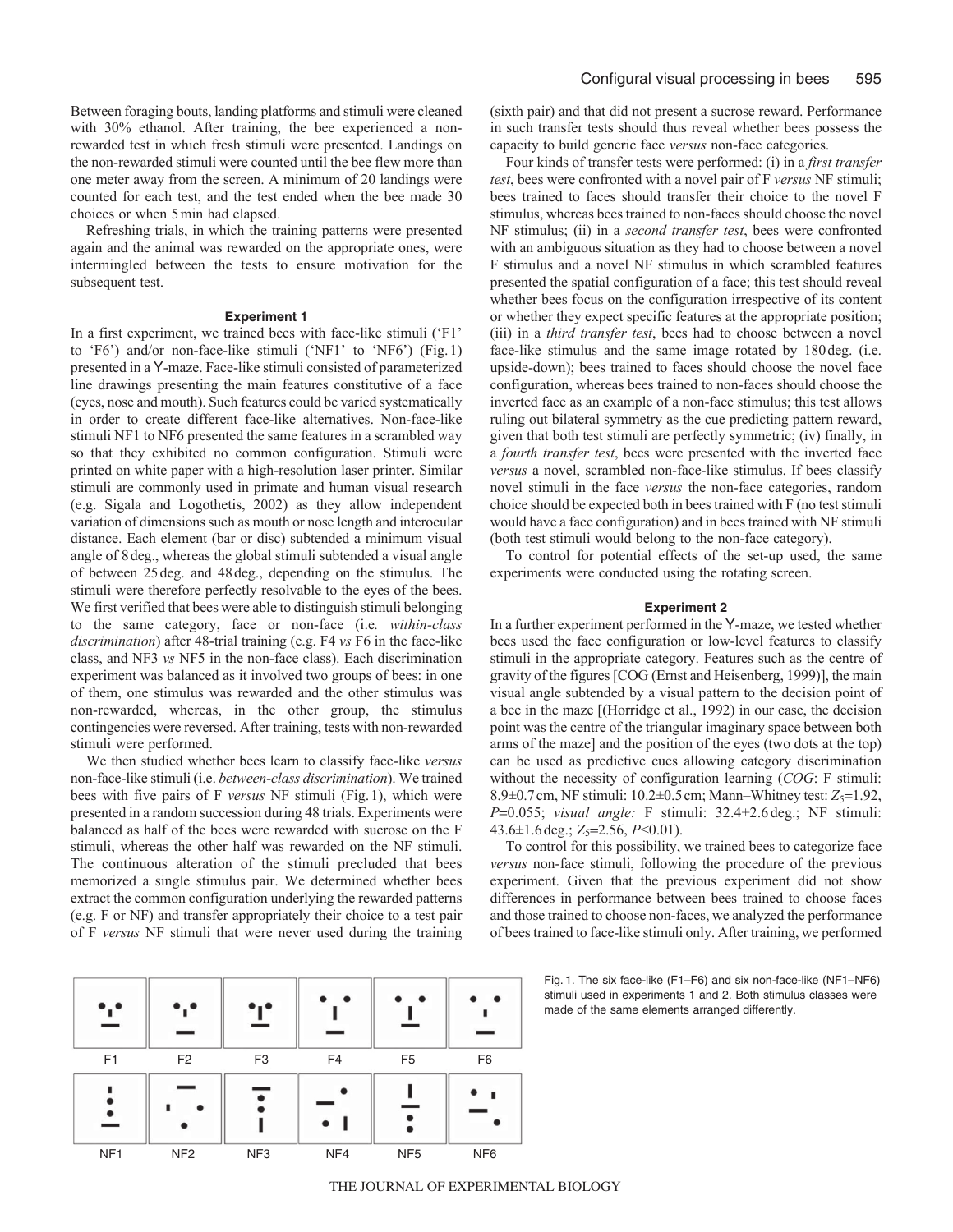#### 596 A. Avarguès-Weber and others

two tests with novel stimuli (Fig.4). In one of these tests, bees were confronted with F6 (not used during the training) *versus* a variant of F6 in which mouth and nose were swapped (F6). If bees use only the position of the eyes (two dots on the top) to classify stimuli, random choice should be expected in this test. In the other test, the same bees were presented with a rough-drawn stimulus ('RD') *versus* F6' used in the previous test (mouth and nose swapped). The RD stimulus was designed in such a way that it had a COG value similar to those of the non-face stimuli (10.8cm), whereas F6' had a COG close to those of the face stimuli (9.4cm) despite not presenting a face configuration. Thus, if bees used the COG, they should prefer F6' to RD, even if RD corresponds better to the face category than F6'. Moreover, F6' and RD subtended the same visual angle to the decision point of the maze (39.4deg.) – so this feature could not be used as a predictive cue. In this case, a random choice should be expected if bees base their choice on this cue. Finally, a fast-Fourier analysis (Zhang et al., 2004; Dyer et al., 2008) showed that the spatial frequency energy distribution of RD differed widely from that of all the stimuli used during training. Thus, bees should always prefer F6' if they base their choice on this cue.

#### **Experiment 3**

In this experiment, we studied the effect of enriching or impoverishing the face-like configuration learned. In one case, bees were trained in the Y-maze to distinguish two simple F stimuli that consisted of the parameterized line drawings (F1 *vs* F4 in Fig.1; see also Fig.5A, 'learning test') and were afterwards tested with the same configurations superimposed onto real-face layouts derived from achromatic photographs of human faces (see Fig.5A, 'transfer test'). Such photographs were obtained from standardized psychophysics tests of human visual recognition (Warrington, 1996), and they subtended a visual angle of 67deg. from the center of the decision chamber. In the other case, the reverse protocol was conducted – that is, bees were trained to discriminate between F1 and F4 configurations superimposed onto real-face layouts and then tested with the line-drawing stimuli (Fig.5B). In each experiment, one half of the bees were rewarded on F1 (superimposed or not onto a real-face layout), whereas the other half was rewarded on F4, thus ensuring that the experiments were balanced.

#### **Experiment 4**

We performed two further transfer experiments using photographs of real human faces to determine whether findings on parameterized line stimuli also apply to the recognition of more complex pictures. Pictures of human faces were obtained from standardized psychophysics tests of human visual recognition (Warrington, 1996). They were presented on a circular screen apparatus, which could be rotated to change the position of the figures (Dyer et al., 2005).

Bees were first trained to distinguish two photographs of real human faces (Fig.6, 'learning test') and then tested with altered versions of these photographs. For one group of bees, the outer features (hair and ears) were removed (Fig.6, 'transfer test 1'). For another group, the inner features (eyes, nose and mouth) were removed (Fig.6, 'transfer test 2'). For the last group, the photographs were scrambled along the vertical axis (see Fig.6, 'transfer test 3'). The scrambling method we used exactly matches the method used by Collishaw and Hole (Collishaw and Hole, 2000) and reorders the spatial arrangement of the major human facial features (hair, eyes, nose, mouth and chin) without causing a disruption to any of the particular features that bees could use to solve the recognition task in the transfer test.

Within each group, half of the bees were rewarded on one face (F1: left face on Fig.6), whereas the other half was rewarded on the other face (F2: right face on Fig.6), so that the experiments were balanced.

#### **Statistics**

In all cases, we checked for normality using the Lilliefors test. When necessary and depending on the test to be used, data were subjected to an arcsine transformation in order to normalize them. The performance of balanced groups within each experiment (e.g. group trained to discriminate face-like stimuli rewarded from non-facelike stimuli non-rewarded *vs* group trained with the reversed contingency) was compared by means of a two-factorial ANOVA of repeated measures in which the groups constituted one factor and the test stimuli the other factor. For each individual bee, we calculated the proportion of correct choices per test (i.e. a single value per bee). Performance in a given test was therefore assessed through a sample of such values. This situation allowed a one-sample approach in which our null hypothesis was that the proportion of correct choices in the test considered was not different from a theoretical value of 50%. Such a hypothesis was evaluated by means of a one-sample *t*-test. In all cases the alpha level was 0.05.

# **RESULTS**

## **Experiment 1**

We first studied within-class discrimination to ensure that transfer performances, if any, are not due to a lack of discrimination. Bees differentiated between F stimuli on the one hand and between NF stimuli on the other hand, thus showing that within-class discrimination was possible. As an example, Fig. 2 shows discrimination for the F pair (F4 *vs* F6) and the NF pair (NF3 *vs* NF5) in which stimuli were more similar and thus in principle difficult to distinguish (see Fig.1).

In the task F4 *versus* F6 (face-like stimuli), discrimination was the same irrespective of which stimulus was rewarded (two-sample *t*-test,  $t_6=1.97$ ,  $P=0.10$ ), so that results were pooled and presented as a single black bar (Fig.2). Bees chose the correct F stimulus in the absence of sucrose reward in  $68.7\pm3.1\%$  of the cases (mean  $\pm$ s.e.m.; *N*=8 bees; one-sample *t*-test against a 50% random choice,



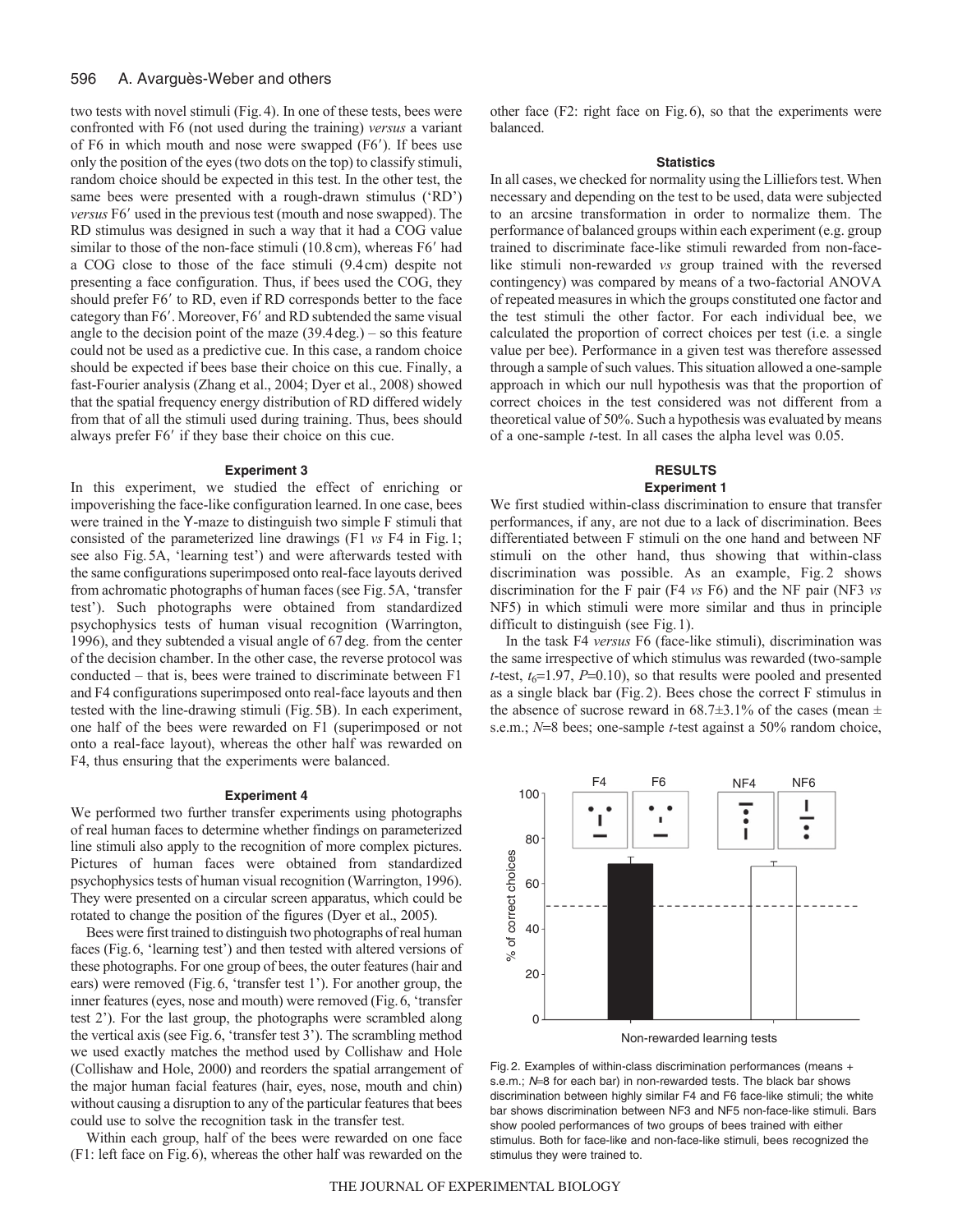$t_7 = 5.72$ , *P*<0.001), thus showing a capacity to distinguish between closest face-like figures. A similar conclusion applies to non-facelike stimuli. In the task NF3 *versus* NF5 (non-face-like stimuli), discrimination did not depend on which stimulus was rewarded  $(t_6=0.08, P=0.94)$ , so that results were pooled and presented as a single white bar (Fig.2). In this case, bees preferred the correct NF stimulus in  $67.7 \pm 2.0\%$  of the cases ( $N=8$  bees;  $t_7=8.22$ ,  $P<0.001$ ), thus showing a capacity to discriminate between highly similar nonface-like stimuli.

Bees were then trained to classify face-like *versus* non-face-like stimuli in a Y-maze with five pairs of F *versus* NF stimuli (Fig.1), which were presented in a random succession. Fig. 3 shows the performance during the four transfer tests performed after training (black bars: bees trained on F stimuli; white bars: bees trained on NF stimuli).

In the first transfer test, bees of both groups (F-trained and NFtrained) transferred appropriately their choice to the corresponding stimulus of the novel pair. Thus, bees trained to faces chose the novel face-like configuration (78.4±7.3% correct choices; *N*=6; black bar in Fig.3), whereas bees trained to non-faces chose the novel non-face-like configuration (64.3±9.8% correct choices; *N*=6; white bar in Fig.3). As there were no significant differences in transfer performances between these two groups  $(t_{10}=1.41, P=0.19)$ , their data were pooled. Pooled performance was significantly different from a random choice  $(71.3\pm6.2\%$  correct choices;  $t_{11}=3.14$ , *P*<0.01), thus showing that bees extracted the correct configuration irrespective of the configuration trained.

In the second transfer test, bees rewarded on F stimuli transferred their choice appropriately to the novel F stimulus (79.5±2.8% correct choices;  $N=6$ ; black bar in Fig. 3), whereas bees rewarded on NF stimuli preferred the novel NF stimulus in which the wrong features occupied the correct places of the face array (71.4±5.0% correct choices;  $N=6$ ; white bar in Fig. 3). As there were no significant differences in transfer performances between the two groups of bees  $(t_{10}=1.25, P=0.24)$ , their data were pooled. Pooled performance was significantly different from a random choice  $(75.4 \pm 3.0\%; t_{11} = 7.59)$ , *P*<0.001). These results show that neither did bees trained to faces confuse the novel face-like stimulus with the ambiguous alternative nor did bees trained to non-faces interpret the ambiguous stimulus as a face. In other words, in extracting a face configuration, bees



assigned features to a specific position, so that, if the spatial array was preserved but the position assigned to each feature was inappropriate, the stimulus was not recognized as belonging to the category learned.

In the third transfer test, bees rewarded on F stimuli chose the novel F configuration  $(67.3\pm6.1\%$  correct choices;  $N=6$ ; black bar in Fig.3), whereas bees rewarded on NF stimuli preferred the inverted face  $(74.2 \pm 6.6\%$  correct choices;  $N=6$ ; white bar in Fig. 3). There were no significant differences in transfer performances between these two groups  $(t_{10} = 0.91, P = 0.38)$ . Pooled performance was significantly different from a random choice (70.8±4.4%) correct choices;  $t_{11}$ =3.86, *P*<0.005). These results indicate that bees lack rotational invariance as they do not treat an image and its 180 deg.-rotated version as equivalent. A rotated face-like configuration is therefore a non-face configuration, a result that excludes bilateral symmetry, distinctive of F stimuli, as the cue used to classify stimuli.

In the fourth transfer test, both groups of bees chose randomly between an inverted face-like stimulus and a novel non-face-like stimulus with scrambled features. Bees rewarded on F stimuli exhibited a random level of choices for the inverted face (50.6±2.8% choices;  $N=5$ ; black bar in Fig. 3), whereas bees rewarded on NF stimuli exhibited a similar performance for the novel non-face-like stimulus  $(51.1 \pm 2.9\%$  choices;  $N=5$ ; white bar in Fig. 3). As there were no significant differences in transfer performances between these two groups  $(t_8=0.40, P=0.70)$ , their data were pooled. Pooled performance did not differ from a random choice (mean choice of the inverted face:  $49.8 \pm 1.9\%$ ,  $t_9 = 0.12$ ,  $P = 0.91$ ). These results show, therefore, that bees trained to classify faces did not interpret a rotated face configuration as a face, thus reaffirming the lack of rotational invariance, and that bees trained to classify non-face-like stimuli treated a rotated face and a scrambled version of a face as equivalent. These performances reveal the use of specific configurations (i.e. face-like) in which the use of symmetry can be excluded.

We repeated this experiment by using the rotating screen to control for potential effects of the set-up used. The results were not significantly different from those obtained in the same experiment performed in the Y-maze (paired sample *t*-test; first transfer test: *t*<sub>9</sub>=0.28, *P*=0.79; second transfer test: *t*<sub>9</sub>=2.03, *P*=0.07; third transfer test:  $t_9=0.08$ ,  $P=0.94$ ; the fourth transfer test was not performed).

> Fig. 3. Performance (means  $+$  s.e.m.;  $N=6$  for each bar) in nonrewarded transfer tests. Black bars represent the performance of bees rewarded on face-like stimuli, whereas white bars represent the performance of bees rewarded on non-face-like stimuli. In the first transfer test, bees transferred appropriately their choice to the novel stimulus (F or NF) belonging to the category they were trained to. In the second transfer test, bees treated the novel, ambiguous NF stimulus (presenting scrambled features in the spatial configuration of a face) as a non-face stimulus. In the third transfer test, bees did not treat a face-like stimulus and its 180 deg.-rotated version as equivalent, thus showing a lack of rotational invariance. A rotated face-like configuration was treated as a non-face. In the fourth transfer test, bees trained to classify faces did not interpret a rotated face configuration as a face, thus reaffirming the lack of rotational invariance, while bees trained to classify non-face-like stimuli treated a rotated face and a scrambled version of a face as equivalent.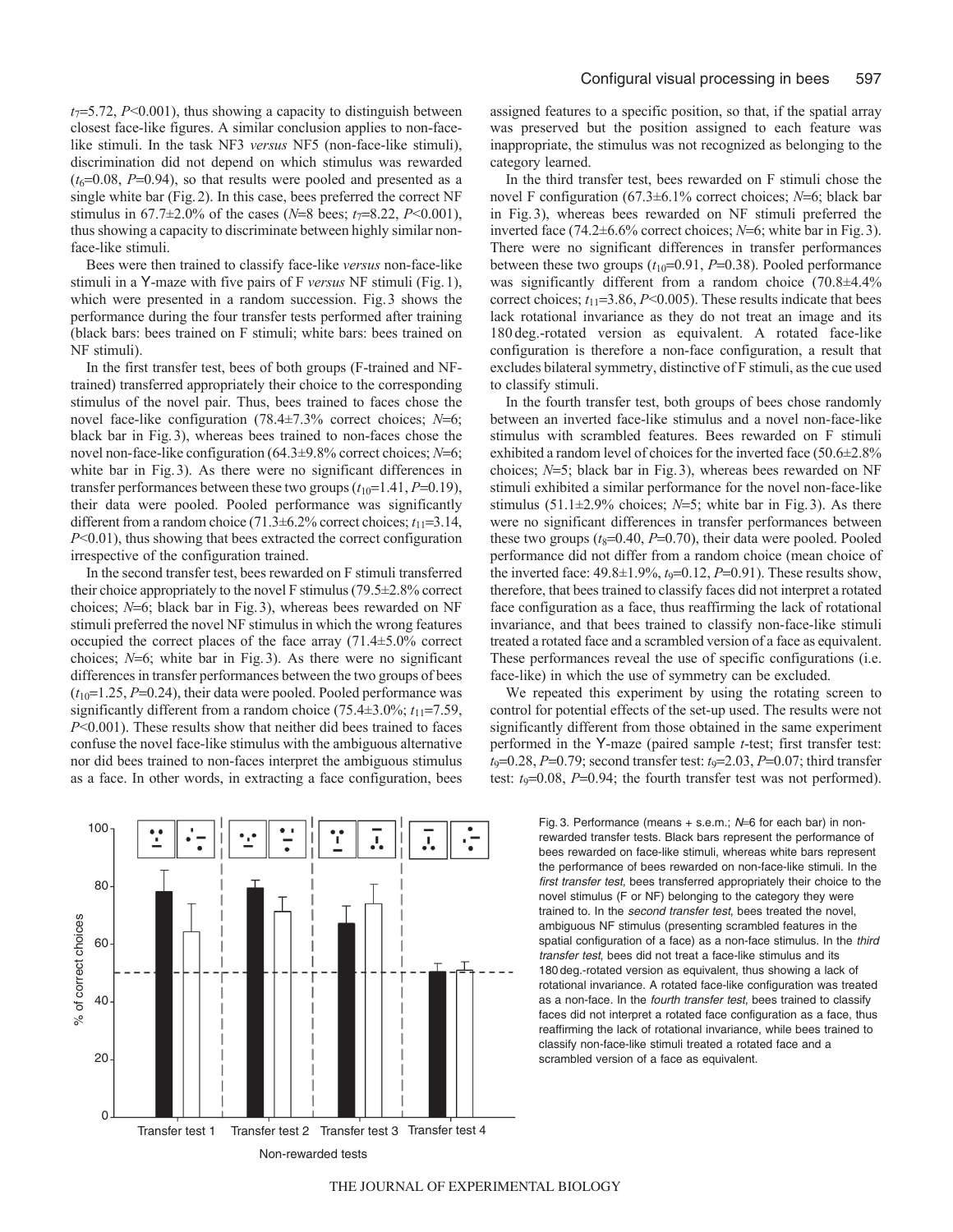

Fig. 4. Performance (means  $+$  s.e.m.;  $N=8$  for each bar) in non-rewarded transfer tests designed to control the implication of low-level cues such as the position of the dots (black bar: percentage of choice for the face-like stimulus), the center of gravity (COG), the main visual angle or the spatial frequency distribution. In these experiments, bees were trained to choose human-like faces. In both transfer tests, bees showed a preference for the novel stimulus that was closer to the face-like category, irrespective of the low-level cue considered (black bar: percentage of choices for the face-like stimulus F6; both the top position of the eyes and bilateral symmetry were excluded as predictive cues of reward; white bar: percentage of choices for the rough-drawing face-like stimulus, RD; COG, visual angle and spatial frequency distribution did not mediate stimulus preference) (see Materials and methods for additional details).

We conclude, therefore, that configural processing is a strategy employed by honeybees to recognize visual targets, which is independent of the experimental set-up used.

#### **Experiment 2**

This experiment was conceived to determine whether bees solved the previous task using low-level cues such as the center of gravity of the stimuli [COG (Ernst and Heisenberg, 1999)], the visual angle subtended by their main axis (Horridge et al., 1992), their spatial frequency (Horridge, 1997) or the position of the two dots typical of face-like stimuli.

Bees trained to face-like stimuli were confronted with F6 (not used during the training) *versus* a variant of F6 (F6) in which mouth and nose were swapped (Fig.4, left). Bees significantly preferred F6 to F6' (*N*=8; black bar in Fig. 4: 72.9±8.7 correct choices; *t*<sub>7</sub>=6.87, *P*<0.001), thus showing that they did not only use the position of the eyes (two dots on the top) to classify stimuli.

In a further test, the same bees were presented with a roughdrawn stimulus (RD) *versus* F6' (Fig. 4, right). Bees significantly preferred RD to F6'  $(N=8)$ ; white bar in Fig.4: 73.7 $\pm$ 8.3 correct choices;  $t_7=7.44$ ,  $P<0.001$ ), thus showing that neither COG (predicting preference for F6) nor the visual angle subtended by the stimuli to the decision point of the maze (39.4deg. in both cases), nor spatial frequency energy distribution (which predicted preference for F6) accounted for stimulus choice. Stimulus configuration was therefore the main information used by the bees to achieve discriminations.

#### **Experiment 3**

To what extent can basic face-like configurations like the ones used in the previous experiments be recognized as such if additional visual cues pertaining to real human faces are added to them? And *vice versa*, can bees trained on a simple face-like configuration enriched by real human-face features recognize the correct configuration after depriving it of such features? To answer these questions, we performed two series of experiments, testing the effect of enriching or impoverishing the face-like configuration learned.

In the first series, bees trained with the parameterized line drawings alone discriminate very well between the two stimuli during the learning test. Bees rewarded on F1 (*N*=9; left black bar in Fig. 5A) reached 63.9±4.3% correct choices, whereas bees rewarded on F4 (*N*=9; left white bar in Fig. 5A) reached 64.9±2.2% correct choices. As both performances did not differ significantly  $(t_{16}=0.02, P=0.98)$  their data could be pooled. The resulting performance (64.4±2.3% correct choices) was significantly different from a random choice  $(t_{17}=5.46, P<0.001)$ , thus showing that bees learned to recognize their respectively trained face-like configuration. In the transfer test, both groups of bees chose the



Fig. 5. Performance (means + s.e.m.; N=9 for each bar) in non-rewarded transfer tests. (A) Bees were trained to distinguish F1 and F4 stimuli. Black bars represent the results of bees rewarded on F1, whereas white bars represent the results of bees rewarded on F4. Bees discriminated between the two trained configurations (learning test) and their recognition was not altered by enriching the original training stimuli with real human-face features (transfer test). (B)Bees were trained to distinguish enriched F1 from enriched F4 stimuli. Black bars represent the performance of bees rewarded on enriched F1, whereas white bars represent the performance of bees rewarded on F4. Bees discriminated between the two enriched face-like stimuli (learning test) and their recognition ability was not affected when the real-face background was removed.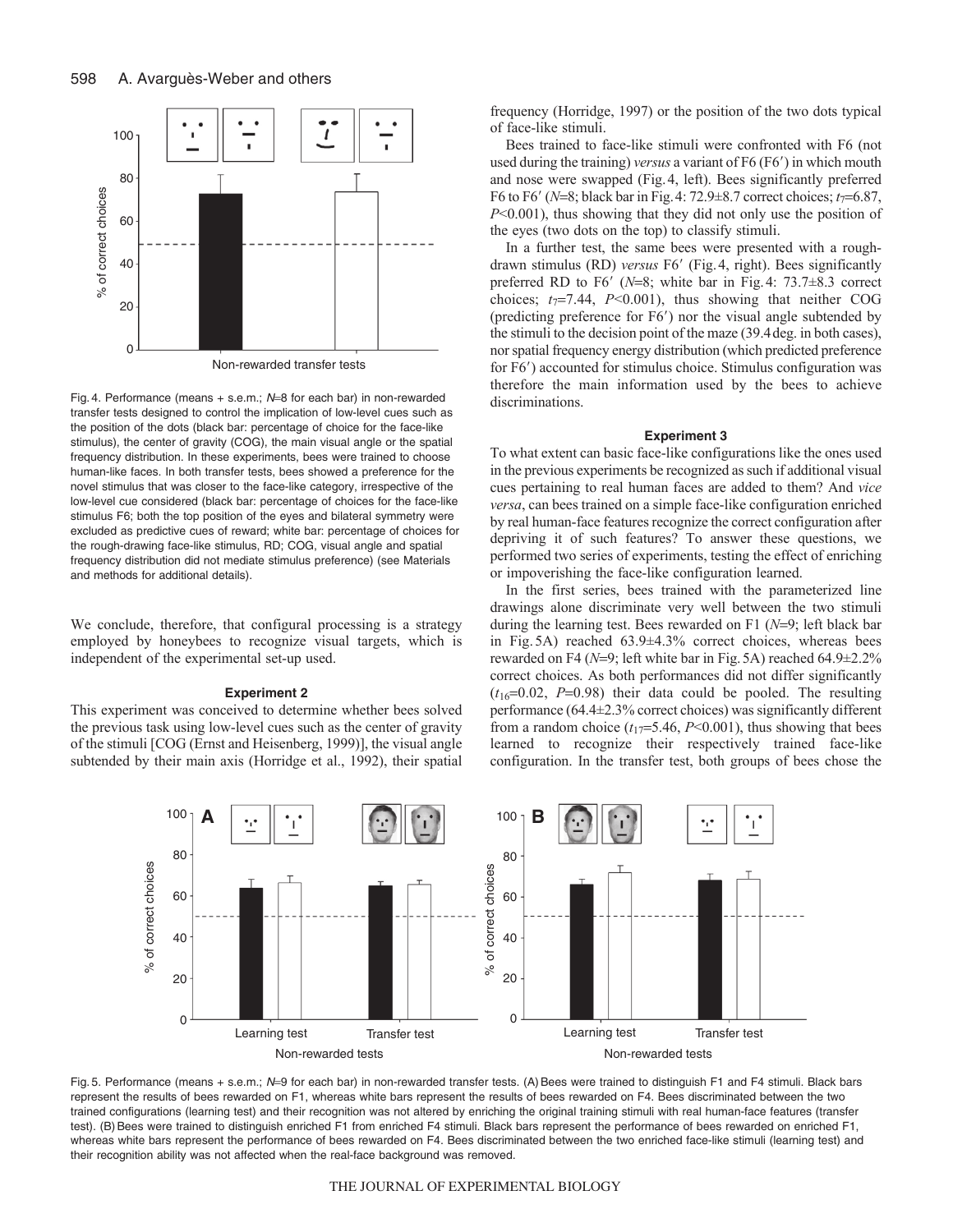correct face-like configuration despite being enriched by a human face background (Fig.5A); bees originally rewarded on F1 chose preferentially the enriched version of F1 (66.3±3.4; right black bar in Fig.5A), whereas bees trained on F4 preferred the enriched version of F4 (65.6±2.0%; right white bar in Fig.5A). There were no significant differences between groups  $(t_{16}=0.23, P=0.82)$ . The pooled performance was significantly different from a random choice (66.0 $\pm$ 1.9% of correct choices;  $t_{17}$ =7.93, *P*<0.001), thus showing that adding a visual background did not alter the recognition of the configuration learnt.

In the second series of experiments, bees were first trained with the parameterized line drawings (F1 or F4) superimposed onto the real-face layouts and then tested with impoverished stimuli presenting only the parameterized line drawings. Training was successful in both groups of bees. Bees rewarded on the enriched F1 reached a level of 66.1±2.8% correct choices (left black bar in Fig.5B), whereas bees rewarded on the enriched F4 performed at 68.2±3.1% correct choices (left white bar in Fig.5B). There were no significant differences between these groups  $(t_{16}=0.53, P=0.60;$ Fig.5B). The pooled performance (67.2±2.0% of correct choices) differed significantly from a random choice  $(t_{17}=7.94, P<0.001)$  and was similar to that obtained in the learning tests of Fig.5A (two samples *t*-test,  $t_{34}=0.76$ ,  $P=0.45$ ). In the transfer tests, both bees trained on F1  $(72.0\pm3.5\%)$ ; right black bar in Fig. 5B) and on F4 (68.9±3.7%; right white bar in Fig.5B) transferred correctly their choice to the impoverished F1 and F4 configurations (Fig.5B) with comparable performances  $(t_{16}=0.23, P=0.82)$ . The pooled choice level (70.4±2.5%) was significantly different from a random choice  $(t_{17}=7.64, P<0.001)$  and did not differ from the transfer performance found in Fig. 5A  $(t_{34}=1.47, P=0.15)$ . Transfer in both directions was, therefore, equally possible, thus showing that enriching or impoverishing a simplified face-like configuration by adding or suppressing visual cues from real human faces did not affect visual recognition in bees.

#### **Experiment 4**

Further experiments using actual human photographs were performed to determine whether findings on parameterized line stimuli apply to the recognition of complex pictures such as those of human faces. Bees were trained on the rotating screen to distinguish two photographs of real human faces (Fig.6, 'learning test') and then tested with altered versions of these photographs. Half of the bees were rewarded on one face (F1: left face on Fig. 6), whereas the other half was rewarded on the other face (F2: right face on Fig.6) so that experiments were balanced.

Bees learned to discriminate the two training stimuli. In the learning test, bees rewarded on F1 reached 74.0±1.0% correct choices ( $N=21$ ; black bar in Fig.6, 'learning test'), whereas bees rewarded on F2 reached 78.0±1.1% correct choices ( $N=21$ ; white bar in Fig.6, 'learning test'). As both performances did not differ significantly  $(t_{40} = 0.41, P = 0.068)$ , their data could be pooled. The resulting performance (76.0±1.1% correct choices) was significantly different from a random choice  $(t_{41}=17.02, P<0.001)$ , thus showing that bees learned to recognize the human-face photograph on which they were rewarded.

In the transfer test in which the outer features (hair and ears) were removed (Fig.6, 'transfer test 1'), bees originally rewarded on F1 chose preferentially the inner part of F1  $(60.0\pm 2.4)$ ; black bar in Fig.6, 'transfer test 1'), whereas bees trained on F2 preferred the inner part of F2 (60.7±3.0%; white bar in Fig.6, 'transfer test 1'). As there were no significant differences between the performances of these two groups  $(t_{12}=0.20, P=0.85)$ , their data could be pooled. The resulting performance was significantly different from a random choice (60.4 $\pm$ 1.9% of correct choices;  $t_{13}$ =5.47, *P*<0.001), thus showing that the inner parts of the faces were used by the bees to discriminate between the two human-face photographs. However, discrimination was significantly poorer than that obtained in the learning test with the complete photographs (paired samples *t*-test, *t*<sub>13</sub>=7.86, *P*<0.001).

In the transfer test in which the inner features (eyes, nose and mouth) were removed (Fig.6, 'transfer test 2'), bees trained on F1 significantly preferred the photograph presenting the outer parts of F1 (67.9±1.8%; black bar in Fig.6, 'transfer test 2'), whereas bees trained on F2 significantly preferred the photograph presenting the outer parts of F2 (70.7±1.7%; white bar in Fig.6, 'transfer test 2'). Performance was similar in both cases  $(t_{12}=1.14, P=0.28)$ . The pooled choice level (69.3±1.3%) was significantly different from a random choice  $(t_{13}=10.26, P<0.001)$ . However, discrimination was



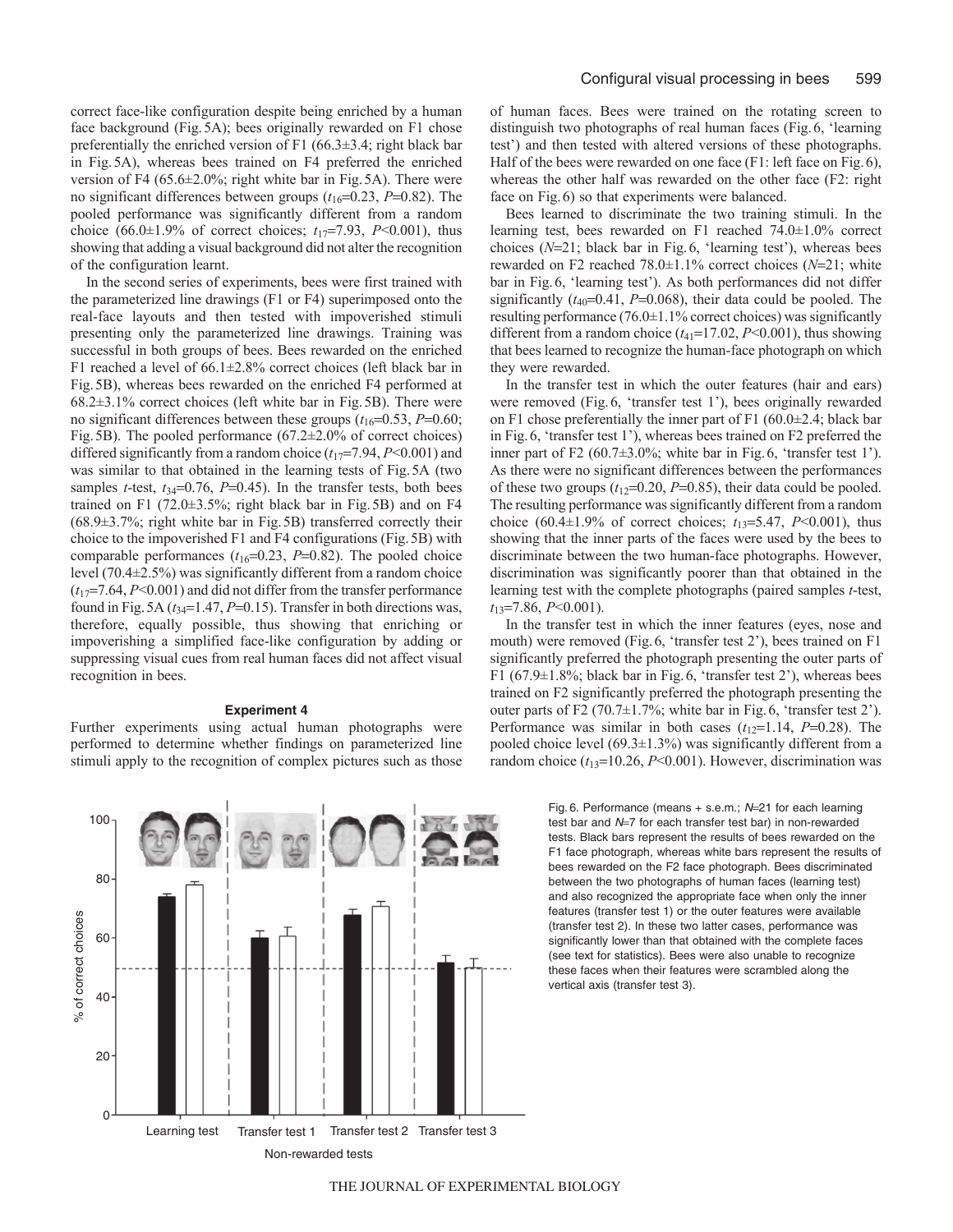again significantly poorer than that obtained in the learning tests with the complete photographs  $(t_{13}=2.97, P=0.01)$ . In addition, recognition based on the outer features of the faces was significantly better than that based on the inner features ( $t_{26}=3.95$ ,  $P<0.001$ ; Fig.6, 'transfer tests 1 and 2'). This experiment shows, therefore, that bees use both internal and external features of human-face photographs to discriminate between them and that both kinds of features are bound together in a configural representation.

Finally in the transfer test in which the photographs were scrambled along the vertical axis (see Fig.6, 'transfer test 3'), both groups of bees failed to choose the correct scrambled face (Fig.6, 'transfer test 3'). Bees originally rewarded on F1 chose the scrambled image of F1 in 51.6±2.5 of the cases (black bar in Fig.6, 'transfer test 3'), whereas bees trained on F2 chose the scrambled image of F2 in 50.0 $\pm$ 3.1% of the cases (white bar in Fig.6, 'transfer test 3'). As there were no significant differences between groups  $(t_{12}=0.39)$ , *P*=0.70), their data could be pooled. The resulting performance (50.8±1.9% of correct choices) was not different from a random choice  $(t_{13}=0.42, P=0.68)$ . These results show that scrambling the photographs completely disrupts face recognition and suggests that bees employ holistic processing [as defined in Maurer et al. (Maurer et al., 2002)] to discriminate the photographs. Indeed, this manipulation alters the configuration of the face but not the features (Collishaw and Hole, 2000). The use the average picture brightness as a discriminative low-level cue can be discarded given that it was the same in the scrambled photographs.

### **DISCUSSION**

The present work shows that configural visual processing is present in an insect and underlies its learning and classification of complex images such as face-like stimuli. Bees succeeded in categorizing face-like *versus* non-face-like stimuli using configural information and not only isolated features and low-level cues such as the symmetry, center of gravity, visual angle, spatial frequency or background cues present in face-like stimuli. Whether bees can use configural information to recognize complex visual stimuli remained an important question to be answered as it has been argued that bees can only use simple, unconnected features for object recognition (Horridge, 2009). Our findings exclude this possibility as stimulus recognition was possible even when low-level cues were removed or were confusing (Figs4 and 5) and because recognition was not possible in the case of face-like stimuli in which the first-order relationship between features was slightly modified (Fig. 3). Moreover, pictures of real faces that contained all cues presented in a scrambled arrangement were not recognized as the training stimulus, given that the original configuration was disrupted (Fig.6).

Following differential conditioning, bees thus looked not for isolated features but for a specific configuration in which each feature had to be located in an appropriate relationship with respect to the others. In that sense, their performance is consistent with Maurer et al.'s (Maurer et al., 2002) first level of configural processing termed '*sensitivity to first-order relations*', in which basic relationships between features are taken into account. The second level proposed by Maurer et al. (Maurer et al., 2002), '*holistic processing*', constitutes an appealing framework to interpret the performance of the bees, but so far the evidence obtained is contradictory and does not allow concluding that such a processing form is available in bees. Holistic processing implies that features are bound together into a gestalt, which is more than the simple sum of its components. From this perspective, it corresponds to Pearce's configural theories (Pearce, 1987; Pearce, 1994), such that it can be predicted that partial suppression of one or more

components should severely affect gestalt recognition. This is not what we observed in experiment 3 (Fig.5B) in which bees were trained with the parameterized line drawings superimposed onto the real-face layouts and then tested with impoverished stimuli presenting only the parameterized line drawings. In this case, suppression of the real-face background did not affect recognition. By contrast, experiments in which pictures of actual human faces were used (see Fig.6) yielded evidence consistent with holistic processing as suppressing external or internal features of the faces induced a significant decrease in recognition. These contradictory results might be explained by differences in salience and/or similarity between components, which might affect the capacity for configuring elements into a compound (Deisig et al., 2002). The fact that more salient cues might be easier to extract to build a configured representation could explain why bees did not exhibit a decay in performance when the real human face background was suppressed, leaving the parameterized line configuration alone (Fig.5B). In this case, the high contrast provided by the black features could promote focusing on the simplified configuration. On the contrary, when real human faces were deprived of part of their features (Fig.6), a decay in performance was observed probably due to the absence of highly salient cues in this case. More experiments are, therefore, necessary to determine whether holistic processing occurs in the framework of complex visual stimuli recognition by honeybees. Finally, no evidence allows discussing Maurer and colleagues' third level of processing, '*sensitivity to second-order relationships*', in which distances between features are perceived and used for discrimination. These results support, therefore, the notion that configural processing in bees reaches at least the '*sensitivity to first-order relations*' level, based on extracting the relevant, predictive features common to a given category and combining them in a general representation.

Such a capacity allows constructing a high number of different representations on the basis of a limited number of features, thus providing the basis for complex categorization abilities. Visual categorization in bees has been shown in several independent experiments (for a review, see Benard et al., 2006). Such experiments focused on single-feature categorization and showed that bees transferred their choice to novel stimuli presenting the predictive feature of a category. Recent work shows that bees can construct complex image representations following extended differential conditioning (Stach et al., 2004; Stach and Giurfa, 2005) (but see Horridge, 2009). Here, we move a step further by showing that such a task can involve various, different features as long as these preserve the spatial relationship defining the category. This ability might underlie categorization of natural objects in classes such as radial flowers, plant stems or landscapes, as shown in free-flying honeybees (Zhang et al., 2004) and might thus be very useful for bees for foraging efficiently in a complex visual environment.

A crucial feature in visual discrimination experiments in bees is the visual angle at which targets to be discriminated are presented. Indeed, local or global processing might be promoted depending on how stimuli are perceived by the bees at the decision point in a Y-maze (Zhang et al., 1992). In our parameterized-line drawing experiments, the visual targets subtended a mean visual angle of 38deg. to the eye of the bee when it had to decide between visual alternatives. This angle was chosen to ensure perception of a figure as a whole. Given the low spatial resolution of the insect compound eye, focusing on global configurations might be an appropriate strategy before closing-up to a visual target. Indeed, while spatial details are still unclear at farther distances, basic configurations are preserved and might be perceived in low-frequency visual patterns.